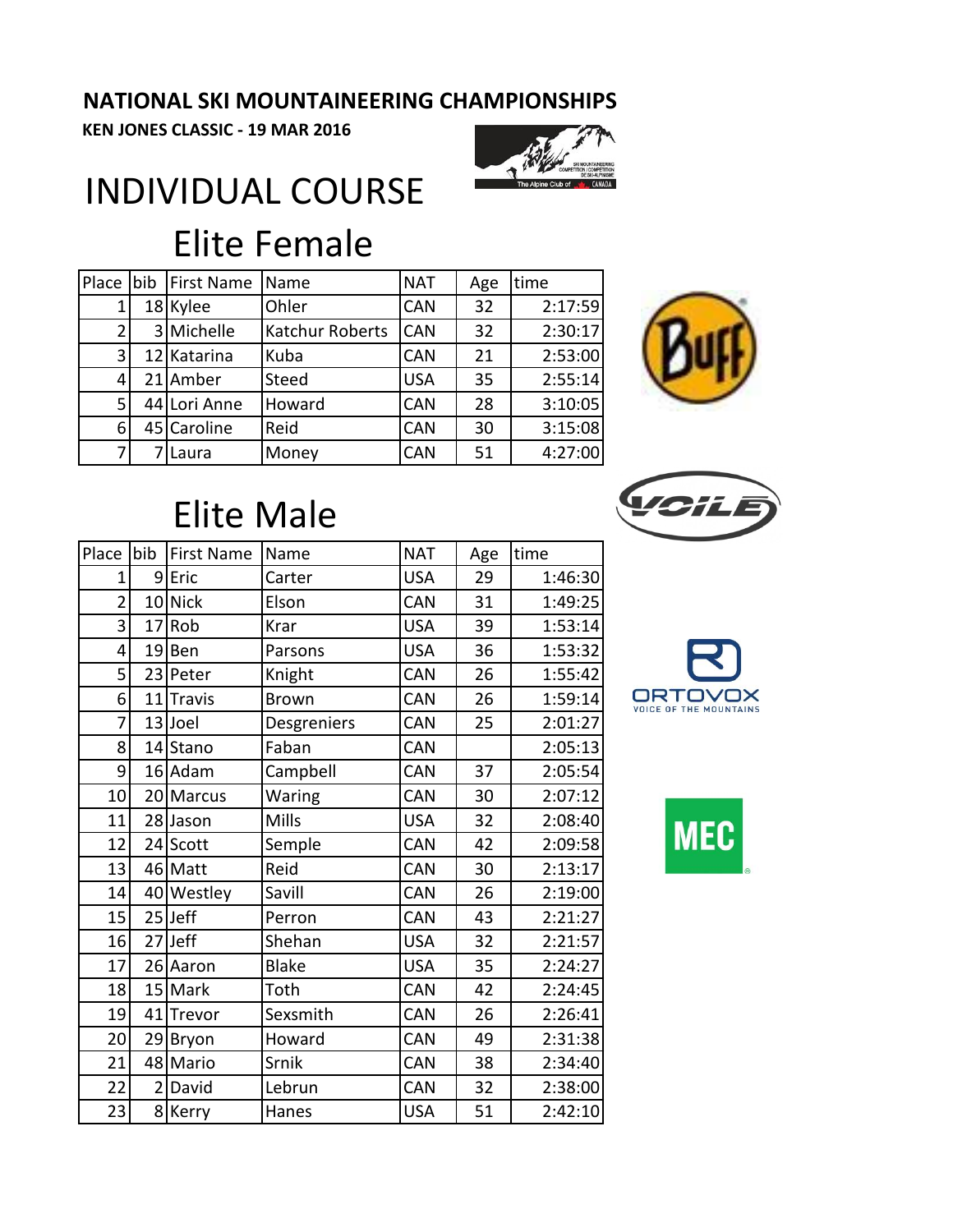| 24 |    | 22 Jeremy  | Phillips        | <b>CAN</b> | 39 | 2:45:17    |
|----|----|------------|-----------------|------------|----|------------|
| 25 |    | 4 Mark     | <b>Isaacs</b>   | <b>CAN</b> | 38 | 2:53:51    |
| 26 |    | 43 Mikael  | Schlumpf        | <b>CAN</b> | 25 | 3:00:06    |
| 27 | 6  | lSimon     | Granda          | <b>CAN</b> | 36 | 3:02:25    |
| 28 |    | 49 Vincent | <b>Bouchard</b> | <b>CAN</b> | 36 | 3:17:20    |
| 29 |    | 1lJeff     | Nazarchuk       | <b>CAN</b> | 51 | 3:41:10    |
| 30 | 31 | Duncan     | Marsden         | <b>CAN</b> | 41 | 3:41:20    |
| 31 |    | 30 Tim     | Vanderloos      | <b>CAN</b> | 36 | 3:41:30    |
| 32 |    | $42$ Tim   | Johnson         | <b>CAN</b> | 28 | 3:48:42    |
| 33 |    | 5 Frank    | <b>Spears</b>   | <b>CAN</b> | 56 | 4:21:00    |
|    | 32 | l Jason    | Levigne         | <b>CAN</b> | 43 | <b>DNF</b> |

#### Recreational Female

|              | Place bib First Name Name |           | <b>NAT</b> | Age | time       |
|--------------|---------------------------|-----------|------------|-----|------------|
|              | 55 Laura                  | Kosakoski | <b>CAN</b> | 30  | 2:18:00    |
| <sup>1</sup> | 52 Andre                  | Mayo      | <b>USA</b> | 25  | 2:30:57    |
| 3            | 50 Kristina               | Maimer    | <b>CAN</b> | 28  | 3:15:00    |
|              | 61 Erin                   | Humeny    | <b>CAN</b> | 33  | <b>DNF</b> |

#### Recreational Male

| Place<br>bib First Name<br><b>NAT</b><br>time<br>Name<br>Age<br><b>CAN</b><br>47 Eric<br>26<br>1 <sub>1</sub><br>Low<br><b>AUS</b><br>Bell<br>$\overline{2}$<br>58 Bryan<br>26<br><b>CAN</b><br>3 <sup>1</sup><br>57 Roger<br>31<br>Fage<br>59 Kyle<br><b>CAN</b><br>33<br>4 |  |        |  |         |
|------------------------------------------------------------------------------------------------------------------------------------------------------------------------------------------------------------------------------------------------------------------------------|--|--------|--|---------|
|                                                                                                                                                                                                                                                                              |  |        |  |         |
|                                                                                                                                                                                                                                                                              |  |        |  | 1:33:00 |
|                                                                                                                                                                                                                                                                              |  |        |  | 1:34:45 |
|                                                                                                                                                                                                                                                                              |  |        |  | 1:34:50 |
|                                                                                                                                                                                                                                                                              |  | Hougen |  | 1:46:00 |
| Hendry<br>5 <sup>1</sup><br>60Jim<br><b>CAN</b><br>50                                                                                                                                                                                                                        |  |        |  | 1:50:14 |
| 6 <sup>1</sup><br>62 Gerald<br>Stehouwer<br><b>CAN</b><br>48                                                                                                                                                                                                                 |  |        |  | 2:21:05 |

# Youth Male (under 20 yrs)

|   | Place bib First Name Name |         | <b>NAT</b> | Age | time    |
|---|---------------------------|---------|------------|-----|---------|
| 1 | 51 Henry                  | Hanes   | <b>USA</b> | 15  | 1:30:59 |
| 2 | 56 Marcus                 | Zamzow  | <b>CAN</b> | 16  | 1:46:05 |
| 3 | 54 Brinton                | Wolever | <b>CAN</b> | 18  | 1:46:12 |
|   | 53 Riley                  | Wolever | <b>CAN</b> | 18  | 1:59:33 |

### Youth Female (under 20 yrs)

|  | Place bib First Name Name |        | <b>NAT</b>  | Age time |         |
|--|---------------------------|--------|-------------|----------|---------|
|  | $1$ 39 Isobel             | Hendry | <b>ICAN</b> |          | 1:51:25 |